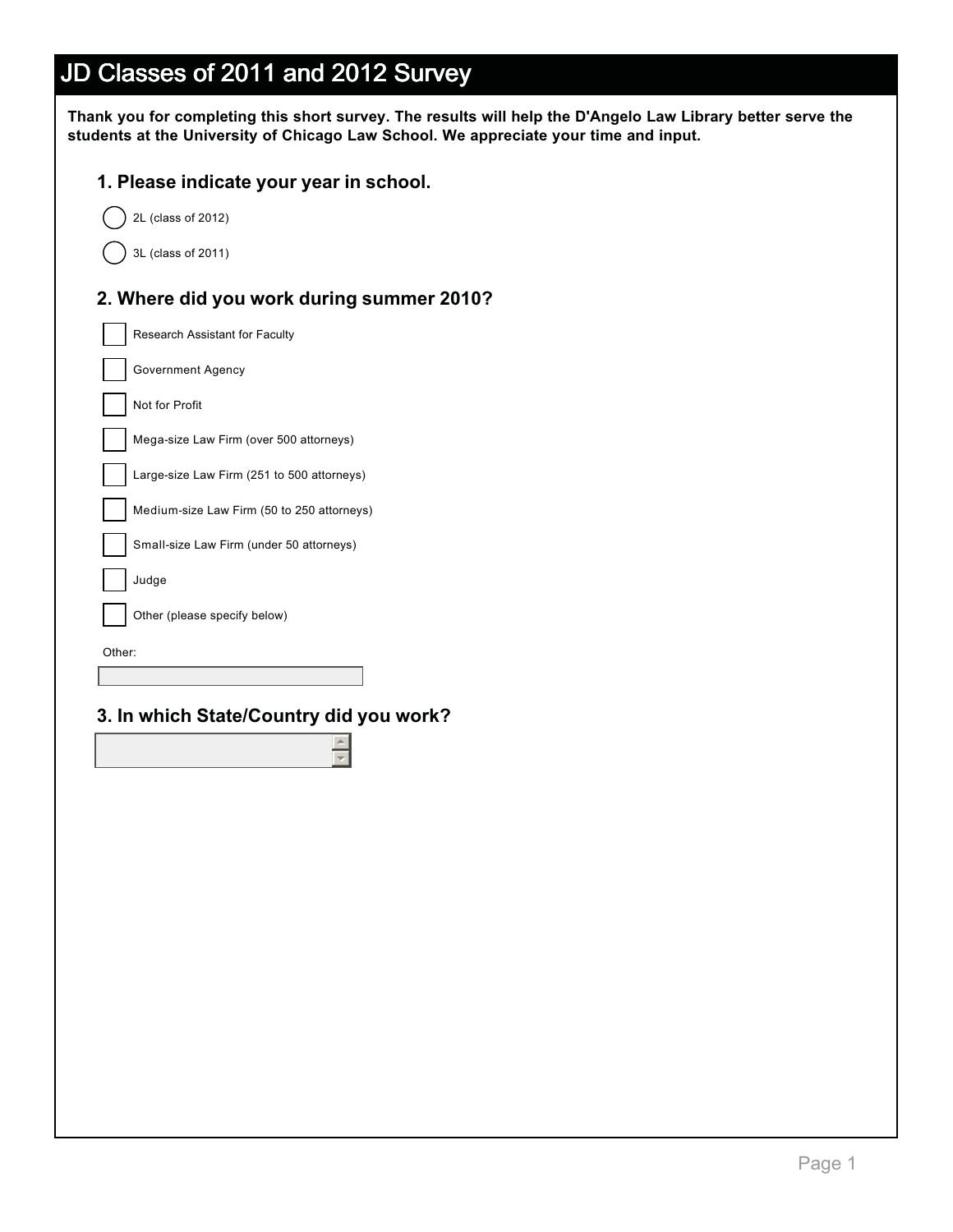| <b>Using Books/Print Materials</b><br><b>Using Computer Resources</b>               | Less than 10% | 10% to 25% | 25% to 50% | 50% to 75% | 75% to 90% | More than 90% |
|-------------------------------------------------------------------------------------|---------------|------------|------------|------------|------------|---------------|
|                                                                                     |               |            |            |            |            |               |
|                                                                                     |               |            |            |            |            |               |
|                                                                                     |               |            |            |            |            |               |
| 5. Which print materials/books did you use the most/find the most helpful to you in |               |            |            |            |            |               |
| doing legal research in summer 2010? (check all that apply)                         |               |            |            |            |            |               |
| Statutes/codes                                                                      |               |            |            |            |            |               |
| Administrative law/codes                                                            |               |            |            |            |            |               |
| Case reporters                                                                      |               |            |            |            |            |               |
| Case digests                                                                        |               |            |            |            |            |               |
| Treatises                                                                           |               |            |            |            |            |               |
| Encyclopedias                                                                       |               |            |            |            |            |               |
| Journals                                                                            |               |            |            |            |            |               |
| I never use books                                                                   |               |            |            |            |            |               |
| Other (please specify)                                                              |               |            |            |            |            |               |
|                                                                                     |               |            |            |            |            |               |
|                                                                                     |               |            |            |            |            |               |
|                                                                                     |               |            |            |            |            |               |
|                                                                                     |               |            |            |            |            |               |
|                                                                                     |               |            |            |            |            |               |
|                                                                                     |               |            |            |            |            |               |
|                                                                                     |               |            |            |            |            |               |
|                                                                                     |               |            |            |            |            |               |
|                                                                                     |               |            |            |            |            |               |
|                                                                                     |               |            |            |            |            |               |
|                                                                                     |               |            |            |            |            |               |
|                                                                                     |               |            |            |            |            |               |
|                                                                                     |               |            |            |            |            |               |
|                                                                                     |               |            |            |            |            |               |
|                                                                                     |               |            |            |            |            |               |
|                                                                                     |               |            |            |            |            |               |
|                                                                                     |               |            |            |            |            |               |
|                                                                                     |               |            |            |            |            |               |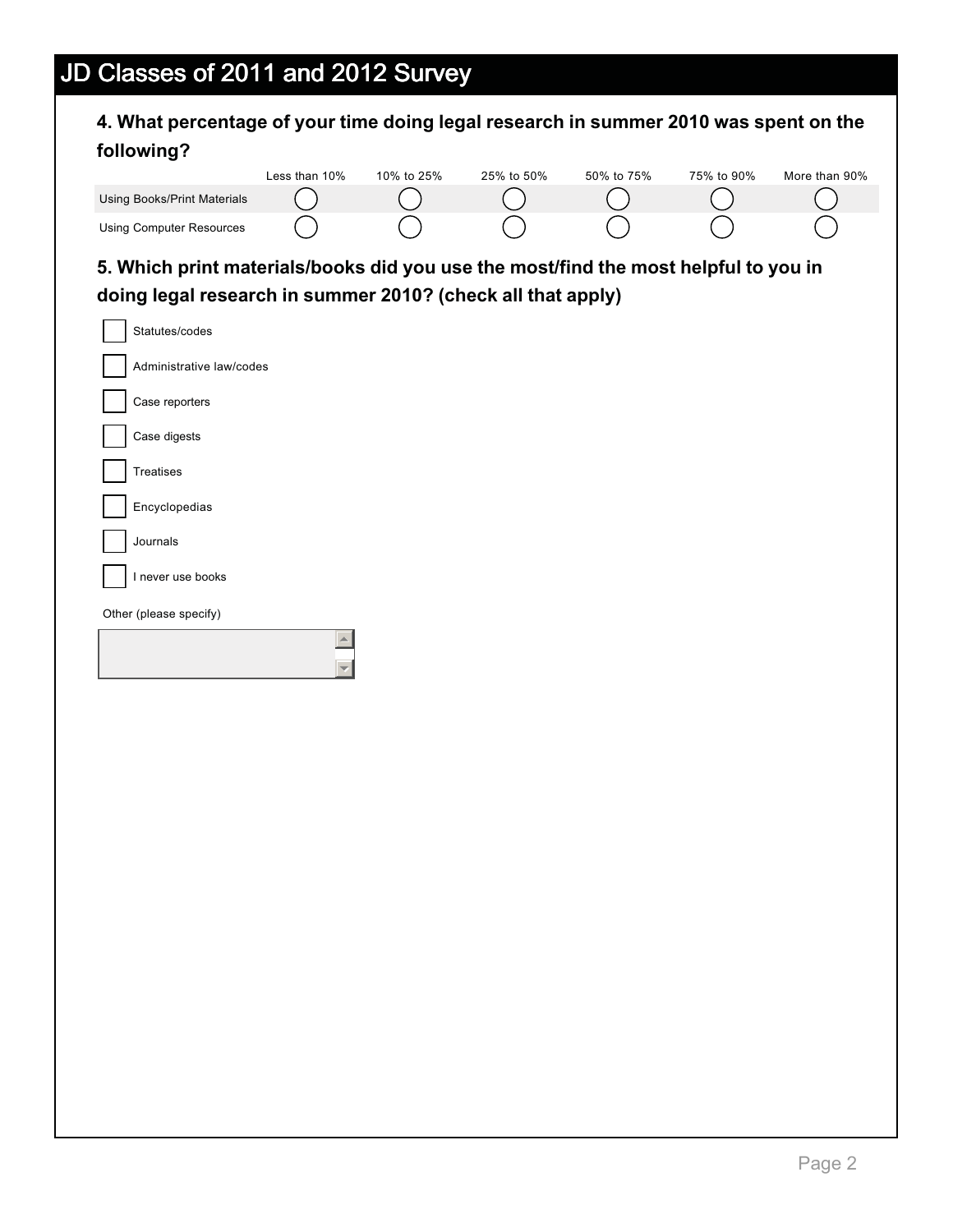### **6. Which computer resources did you use the most/find the most helpful to you in doing legal research in summer 2010? (check all that apply)**

| LexisNexis<br>Westlaw<br>HeinOnline<br>CCH<br><b>BNA</b><br>Bloomberg<br>Loislaw<br>Fastcase<br>VersusLaw<br>Google<br>Other (please specify)<br>$\blacktriangle$<br>7. Did you use Westlaw's new interface, WestlawNext, during summer 2010?<br>Yes<br>No |  |
|------------------------------------------------------------------------------------------------------------------------------------------------------------------------------------------------------------------------------------------------------------|--|
|                                                                                                                                                                                                                                                            |  |
|                                                                                                                                                                                                                                                            |  |
|                                                                                                                                                                                                                                                            |  |
|                                                                                                                                                                                                                                                            |  |
|                                                                                                                                                                                                                                                            |  |
|                                                                                                                                                                                                                                                            |  |
|                                                                                                                                                                                                                                                            |  |
|                                                                                                                                                                                                                                                            |  |
|                                                                                                                                                                                                                                                            |  |
|                                                                                                                                                                                                                                                            |  |
|                                                                                                                                                                                                                                                            |  |
|                                                                                                                                                                                                                                                            |  |
|                                                                                                                                                                                                                                                            |  |
|                                                                                                                                                                                                                                                            |  |
|                                                                                                                                                                                                                                                            |  |
|                                                                                                                                                                                                                                                            |  |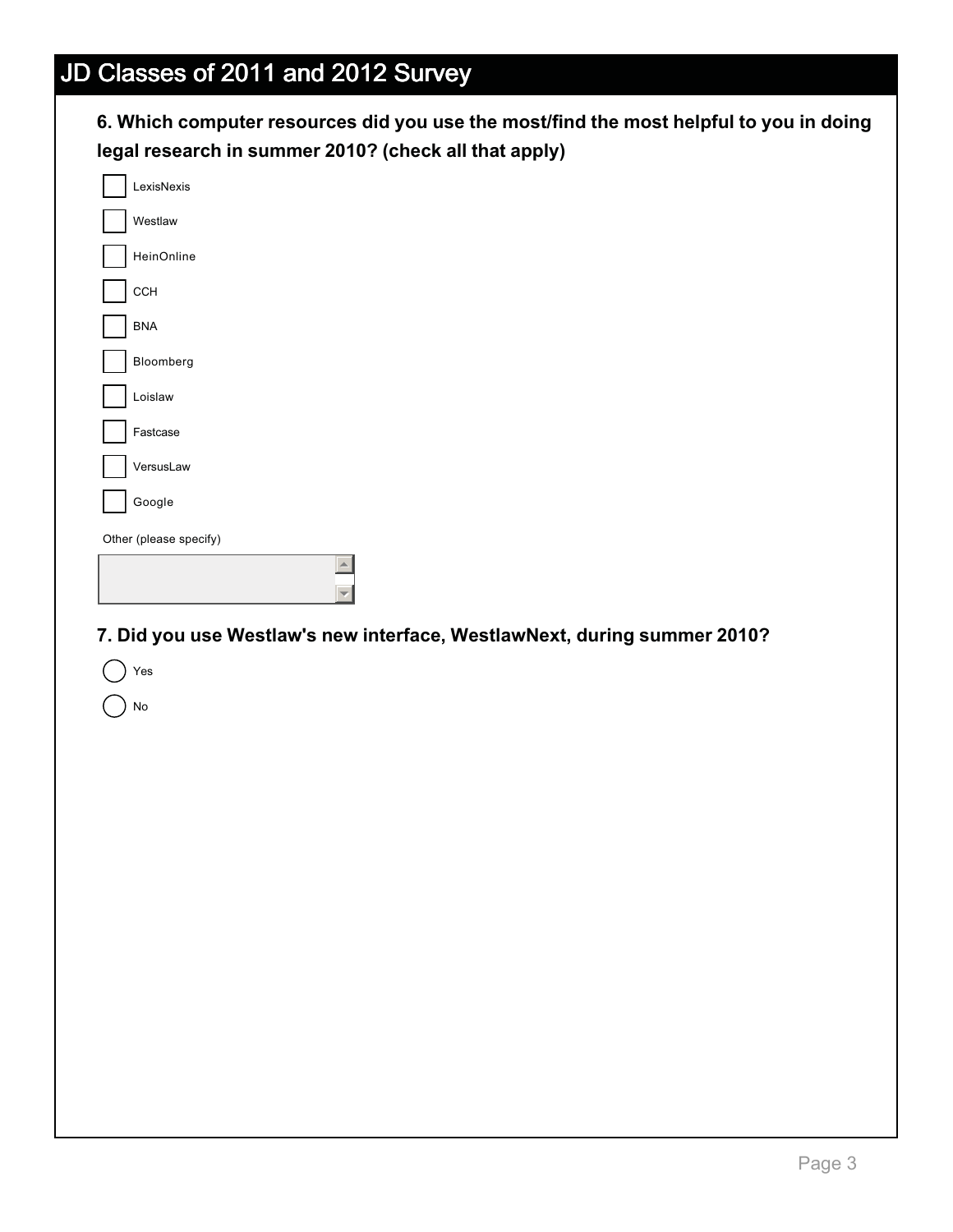### **8. Which of the following resources/topics do you wish you were more familiar with before starting your summer job? (check all that apply)**

| Caselaw research                                                                    |  |
|-------------------------------------------------------------------------------------|--|
| Statutes/code research                                                              |  |
| <b>Treatises</b>                                                                    |  |
| Other secondary sources (encyclopedias, practice guides, etc.)                      |  |
| International law                                                                   |  |
| Administrative law                                                                  |  |
| Legislative history                                                                 |  |
| Forms/transactional drafting                                                        |  |
| Forms/litigation drafting                                                           |  |
| State materials                                                                     |  |
| Other (please specify)                                                              |  |
|                                                                                     |  |
|                                                                                     |  |
|                                                                                     |  |
|                                                                                     |  |
|                                                                                     |  |
| 9. Which of the following preparation opportunities for summer employment would you |  |
| be interested in this year or would have been useful to you prior to summer 2010?   |  |
| (check all that apply)                                                              |  |
| Librarian-taught class on preparation for summer employment                         |  |
| Research guides on the Library web site                                             |  |
| Online tutorials on research                                                        |  |
| Meeting with a librarian                                                            |  |
| Advanced Legal Research course                                                      |  |
| Other (please specify)                                                              |  |
|                                                                                     |  |
|                                                                                     |  |
|                                                                                     |  |
|                                                                                     |  |
|                                                                                     |  |
|                                                                                     |  |